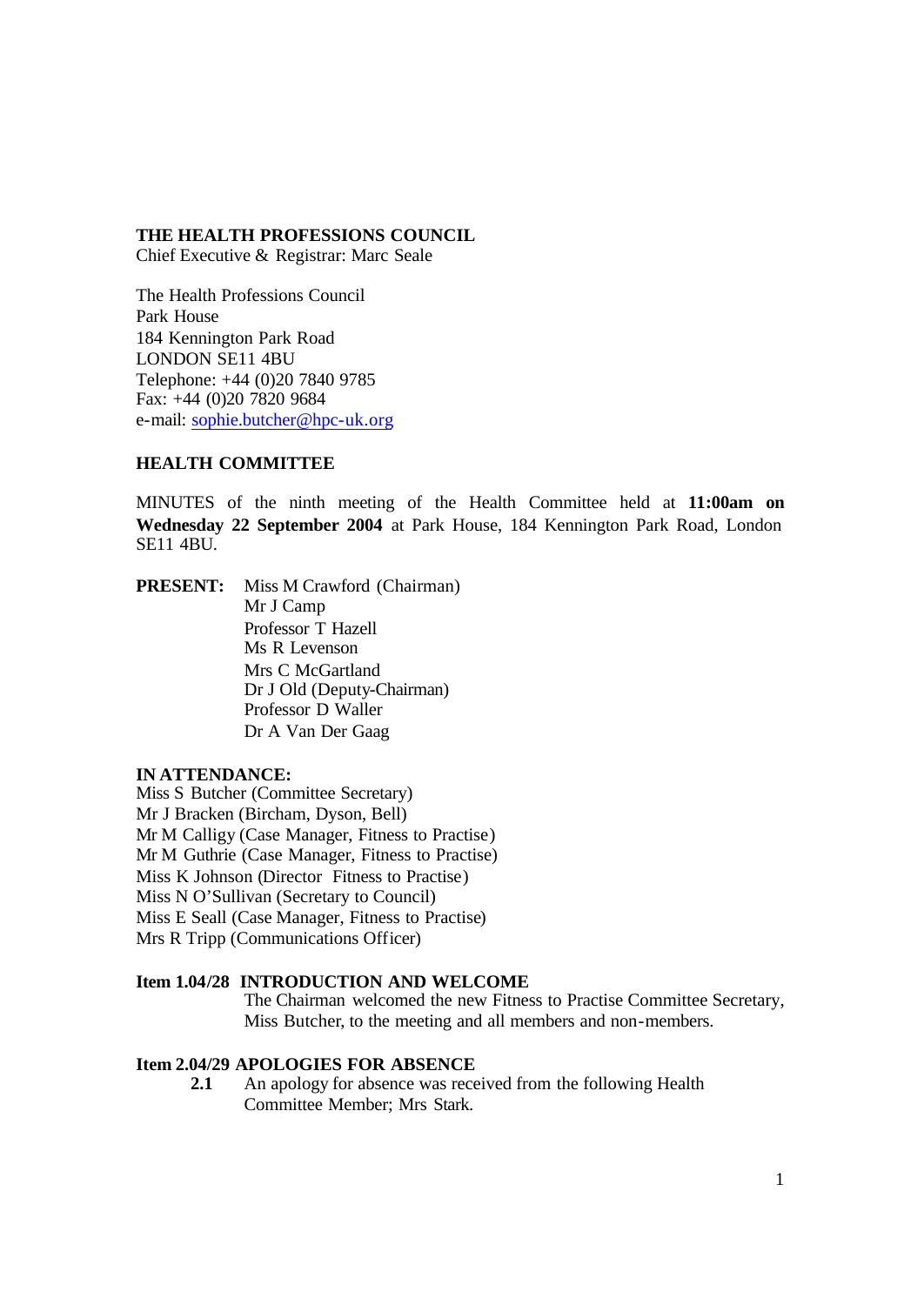# **Item 3.04/30 APPROVAL OF AGENDA**

**3.1** The Health Committee approved the agenda.

# **Item 4.04/31 MINUTES**

**4.1** It was agreed that the minutes of the eighth meeting of the Health Committee be confirmed as a true record and signed by the Chairman.

# **Item 5.04/32 MATTERS ARISING**

# **5.1 4.3 Matters Arising Self Notification (11.0)**

**5.1.1** The Committee noted that a paper on self referral had been considered at the Registration Committee meeting on Monday 13th September 2004. The Registration Committee had referred the matter to the Investigating Committee. Miss Johnson reported that this was to be addressed under any other business at the Investigating Committee meeting Thursday 23 September 2004.

# **Action: SB/ KJ**

# **5.2 6.2 & 6.3 – Legal Assessor Reports**

**5.2.1** The Committee noted that concern had been raised regarding the variation in content and style of the legal assessor reports currently produced. Miss Johnson reported that this would be addressed at the next Review Day for Legal Assessors scheduled for Wednesday 24 November 2004 and that an update would be provided at the next Health Committee meeting.

## **Action: KJ**

# **5.3 7.3 – Mediation**

**5.3.1** The Committee noted that the company; Alternative Dispute Resolution (ADR), appointed to deal with unresolved issues referred to them by the Conduct and Competence/Health/Investigating panels had been requested to make a presentation to Council. Miss Johnson reported that she would clarify the progress of this and report back to the Committee at their next meeting.

# **Action: KJ**

# **5.4 9.2 Matters Arising – Evaluation of Hearing Process**

- **5.4.1** The Committee noted that the questionnaire devised by Opinion Leader Research company (OLR) regarding the evaluation of the HPC fitness to practise hearings had not yet been sent to members electronically as agreed at the last meeting.
- **5.4.2** Miss Johnson reported that she had met with OLR who were in the process of re-launching the questionnaire as some discrepancies had been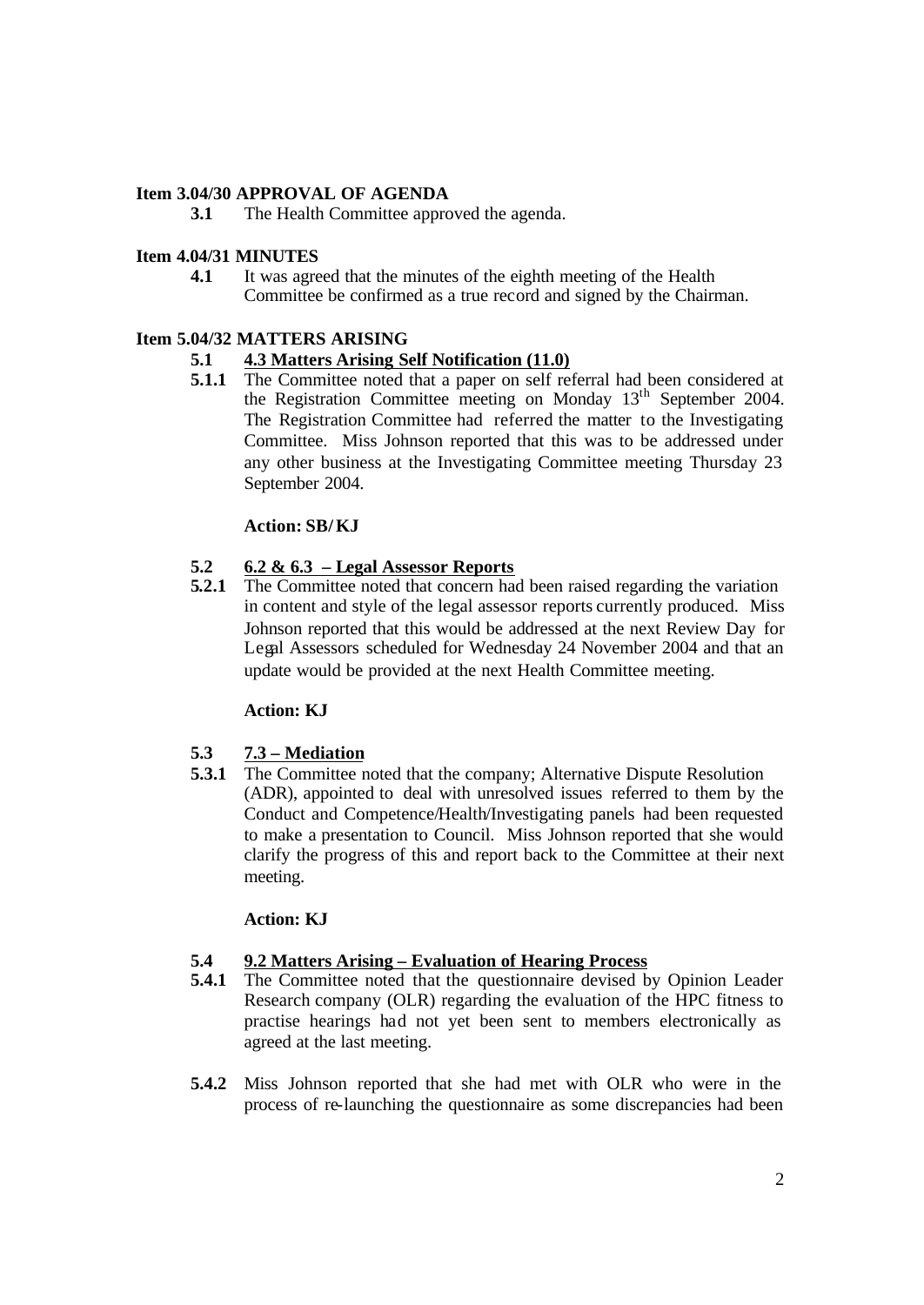found. The new questionnaire would be presented at the Partner's Conference in Manchester Thursday 23 and Friday 24 September 2004 after which the necessary changes would be made and all feedback given to the Health Committee forthwith.

#### **Action: KJ**

# **Item 6.04/33 CHAIRMAN'S REPORT**

- **6.1** The Chairman reported that that she would be unable to attend the 'Away' Day' in Scotland Wednesday 6 and Thursday 7 October 2004 and that in her absence Dr Old, the Deputy-Chairman of the Health Committee would be making a presentation to the away day on behalf of the Committee. The Chairman asked the Committee for possible topics for discussion at the event.
- **6.2** The Chairman also noted that there would be an informal meeting of members of the three Fitness to Practise Committees at the away day to discuss matters of mutual concern.
- **6.3** The Chairman noted that there had been relatively few hearings and interim suspension orders heard directly in relation to health issues. She had chaired the first Health Committee panel which had proceeded successfully. Miss Johnson confirmed that according to the procedural rules, all hearings were held in public. However, it was clarified that the panel could decide to hear a case in private if it perceived this to be more appropriate and the registrant provided a reasoned case for this. Such decisions would be made on a case by case basis. The Committee anticipated that the number of health cases heard in private would increase. Miss Johnson agreed to provide the statistics on the number of health cases held in public/private for the next meeting.

### **Action: KJ**

# **Item 7.04/34 DIRECTOR OF FITNESS TO PRACTISE REPORT**

- **7.1** The Committee noted that a review of a conditions of practise order took place on  $23<sup>rd</sup>$  July 2004.
- **7.2** One case was unfounded.
- **7.3** Miss Johnson reported that since the last meeting of Council, panels of the Investigating Committee have considered 41 cases and found there was a case to answer in 13 cases and requested further information in 8 cases.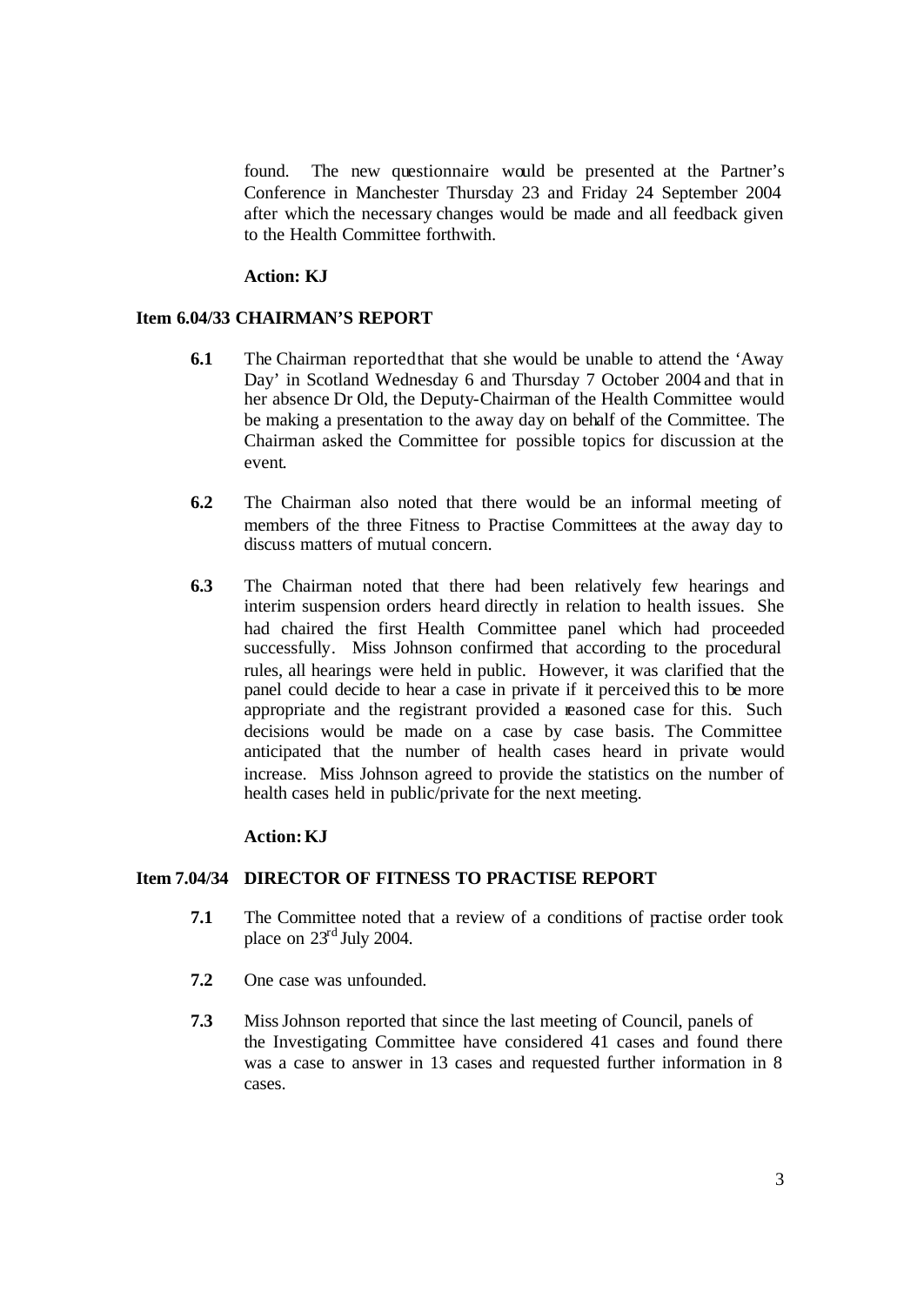There were currently 35 cases awaiting consideration by a panel of the Investigating Committee.

- **7.4** Miss Johnson reported that there are currently 48 cases within the remit of the Conduct and Competence Committee. Of these cases, dates for 17 had been set and 7 were awaiting review hearings.
- **7.5** Miss Johnson reported that there are currently 8 cases within the remit of the Health Committee. Of those cases dates for 3 had been set and 2 are awaiting review hearings one of which would be reviewed in March 2005.
- **7.6** Miss Johnson reported that since the last meeting of Council, a panel of the Conduct and Competence Committee had considered 2 applications for an interim order and imposed one.
- **7.7** Miss Johnson reported that there were currently 274 active registration appeal cases. Since last meeting of Council, 65 cases had been reviewed, legal advice had been taken on 45 cases, 20 cases had reached a hearing, 27 appeals had been withdrawn and hearing dates for a further 86 appeals had been arranged.
- **7.8** Miss Johnson reported that an international registration officer was currently assisting the Fitness to Practise team on a secondment basis. A new case manager, Mr Guthrie had been appointed and has been in post since  $23<sup>rd</sup>$  August 2004. A team administrator had also been appointed who was due to start on Monday  $25<sup>th</sup>$  October 2004.
- **7.9** Miss Johnson reported that a further two day training sessions had been arranged for  $25<sup>th</sup>$  and  $26<sup>th</sup>$  October 2004 and  $2<sup>nd</sup>$  and  $3<sup>rd</sup>$  December 2004 where all remaining partners (including ODP's) would be trained. Council members who had not yet attended a session would be invited. The statistics for panel members used and trained were noted by the Committee.
- **7.10** Miss Johnson reported that a review day for legal assessors would take place on 24th November 2004. Feedback from this session would be made available to Fitness to Practise Committees at the next meeting.
- **7.11** The Committee noted that there had been an increase in anonymous letters of allegation received by the Fitness to Practise (FTP) Department. Miss Johnson clarified that in such scenarios the team had to therefore seek further information from a hospital trust or the police, whichever was the most appropriate route for enquiry. The Committee noted that in a lot of instances, the police did not always automatically submit this information. Miss Johnson and her team would be writing to all Chief Constables throughout the U.K. to explain the purpose and role of the HPC,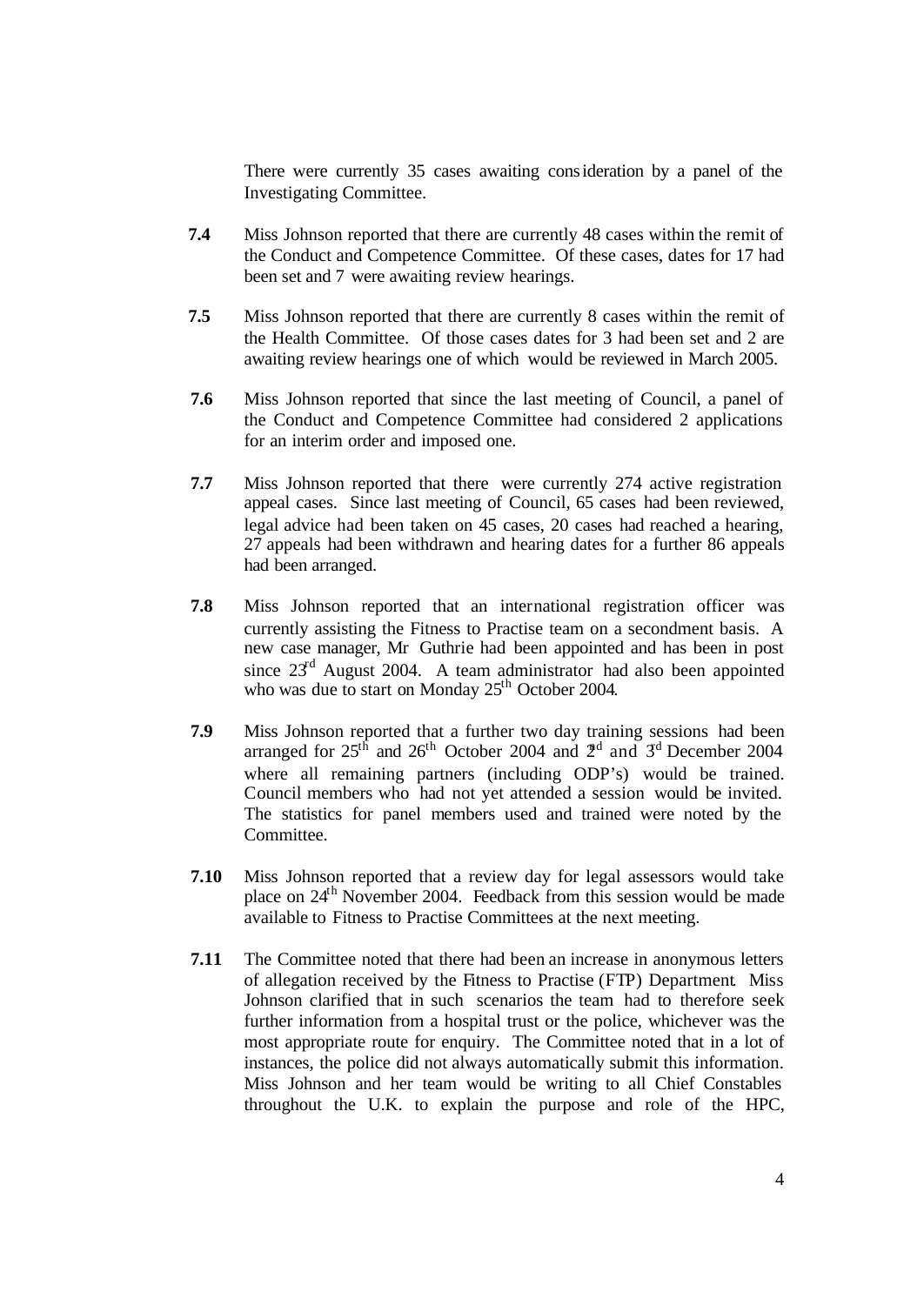emphasising the importance of the timely submission of information regarding convictions so that the HPC could take action as appropriate.

- **7.12** Miss Johnson reported that the Fitness to Practise team had been reviewing the way FTP/Registration Appeal panels were run and had introduced new systems. The Committee noted that a new filing system had been implemented and the team were also working with the IT Department to create a tracking system for FTP cases.
- **7.13** The Committee noted that following a review of the FTP/Registration appeal processes, all standard letters had been redrafted. New practice notes had been drafted and would be submitted to all Fitness to Practise Committees and Council for approval.
- **7.14** The Committee noted that the team were also working on creating brochures for the FTP processes and would be working towards creating a witness support programme.
- **7.15** The Committee noted that a member of the team attended an FTP forum once a month. Fitness to practise representatives from the other 8 health care regulators also attended.
- **7.16** The Committee noted that there was a need for cross referrals of case subject matter between the Health and Conduct and Competence Committees, as it was found that frequently cases were a mixture of both, for example, mental health and drink driving.
- **7.17** The Committee requested that as the number of health referrals increased more detailed information was included in the reports to the Committee.

## **Action: KJ**

## **Item 8.04/35 SANCTIONS**

- **8.1** The Committee received a paper for discussion/approval from the Fitness to Practise Director.
- **8.2** The Committee noted Article 29 of the Health Professions Order which set out the orders that could be imposed by the Health Committee and the Conduct and Competence Committee. Miss Johnson reported that the practice note on sanctions guidance had been revised to include extended guidance on the drafting of orders and in particular conditions of practise orders.
- **8.3** The following sanctions were noted by the Committee; mediation, caution, conditions of practise, suspension and striking off. They were offered as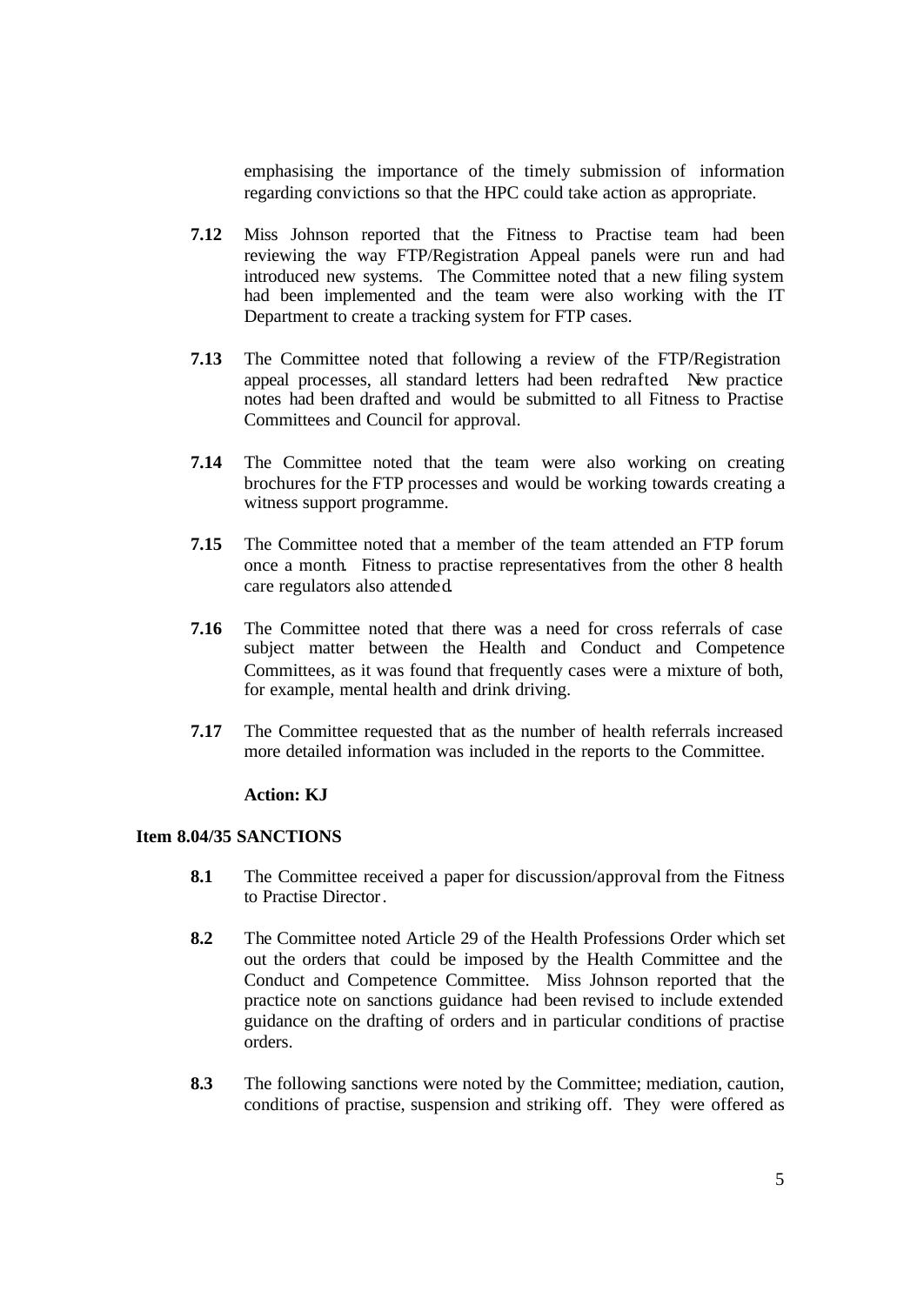guidance to aid panel members in their deliberation. However, panels were free to disregard the guidance and to make decisions as they saw fit, based on the merits of each case.

- **8.4** Miss Johnson reported that in a number of cases panels had imposed conditions which if monitored effectively would have required the registrant to attend a review hearing every three months thus imposing a major burden on the panel, the registrant and HPC employees. The conditions of practice placed the responsibility on the registrant themselves (for example educational conditions could be imposed requiring the registrant to seek additional training.) When conditions of practise were applied they had to be easy to review.
- **8.5** The Committee questioned whether the sanctions proposed were enough to ensure public safety. Miss Johnson confirmed that conditions of practise could only be imposed over 3 years and emphasised that their sole purpose was to be rehabilitative in nature.
- **8.6** The Committee noted that to be on the HPC register individuals must meet the standard of proficiency for their profession and the Standards of Performance, Conduct and Ethics. These documents were an extremely valuable tool which would assist panel members in setting realistic conditions within the remit of HPC's abilities to enforce them.
- **8.7** The Health Committee agreed that the practise notes on sanction guidance be approved and referred this item onto Council for their approval as well.

# **Item 9.04/36 HEALTH AND DISABILITY PROFESSIONAL LIAISON GROUP**

- **9.1** The Committee received a paper to note from Miss Tripp, Communications Officer at the HPC.
- **9.2** The Committee noted that the Council had agreed to set up a professional liaison group to look at health, disability and registration with the aim of issuing specific guidance. Various organisations had been contacted to request a nominee to sit on the Group. Professional body representation was sought through the Allied Health Professions Federation (AHPF). The AHPF were asked to nominate 2 people from their membership as a way of ensuring representation from professional bodies without creating a body of unmanageable size. Representation from education was sought from 6 institutions. The Committee noted that no response had been received from the patient and consumer groups. This was anticipated as they had limited access to resources. The Committee noted that future consideration needed to be given to a method of facilitating the participation of these groups. Groups representing or campaigning for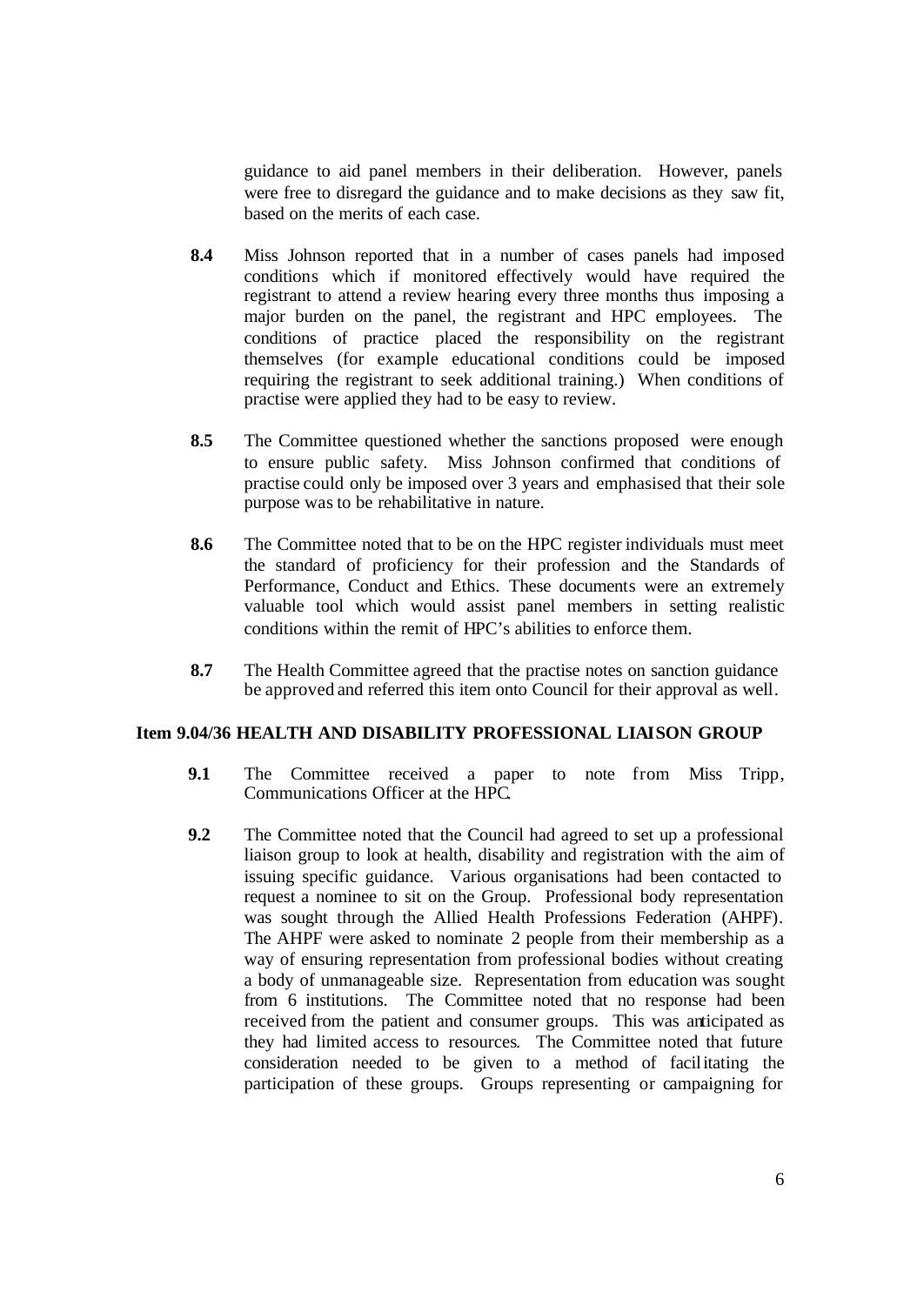people with a disability were also contacted and 4 people had been put forward.

- **9.3** Miss Tripp clarified that the 3 Scottish Universities selected covered a wide range of allied health professions programmes. The Committee felt that this selection procedure should be reviewed in the future.
- **9.4** Miss Tripp reported that the Communications department were now in the process of writing to the people to confirm that their nominations had been successful, to collect full contact details and identify possible dates for a first meeting.
- **9.5** The Committee noted the paper as very informative and thanked Miss Tripp for her work with the health, disability and registration professional liaison group and awaited further feedback regarding its formation.

## **Item 10.04/37 DECISION MAKING**

- **10.1** The Committee received a paper for information from the Fitness to Practise Director.
- **10.2** Miss Johnson reported that a new format for decision making had been introduced to assist panel members publishing their decisions. A similar format would be produced for the publication of interim decisions.
- **10.3** Miss Johnson reported that there are now 3 Hearing Officers/Case Managers; Mr Guthrie, Miss Seall and Miss Adams who could help panel members draft their decisions. The Fitness to Practise Department now had laptops and freestanding PC's where such tasks could be undertaken.
- **10.4** The Committee noted the Notice of Decision and Order paper was a very comprehensive and concise document by which panel members could undertake their duties successfully and efficiently. The assistance of the new Hearing Officers/Case Managers was also welcomed. The Committee congratulated Miss Johnson on this piece of work.

# **Item 11.04/38 INFORMATION FROM OPINION LEADER RESEARCH**

- **11.1** The Committee received a paper to note from the Fitness to Practise Director.
- **11.2** Miss Johnson reported that a group of panel members was convened on the  $20<sup>th</sup>$  August 2004 to discuss the evaluation of the HPC fitness to practise hearings process. Opinion Leader Research (OLR) undertook an evaluation of the fitness to practise processes at the start of the year and would be launching a revised version of the questionnaire at the Partner's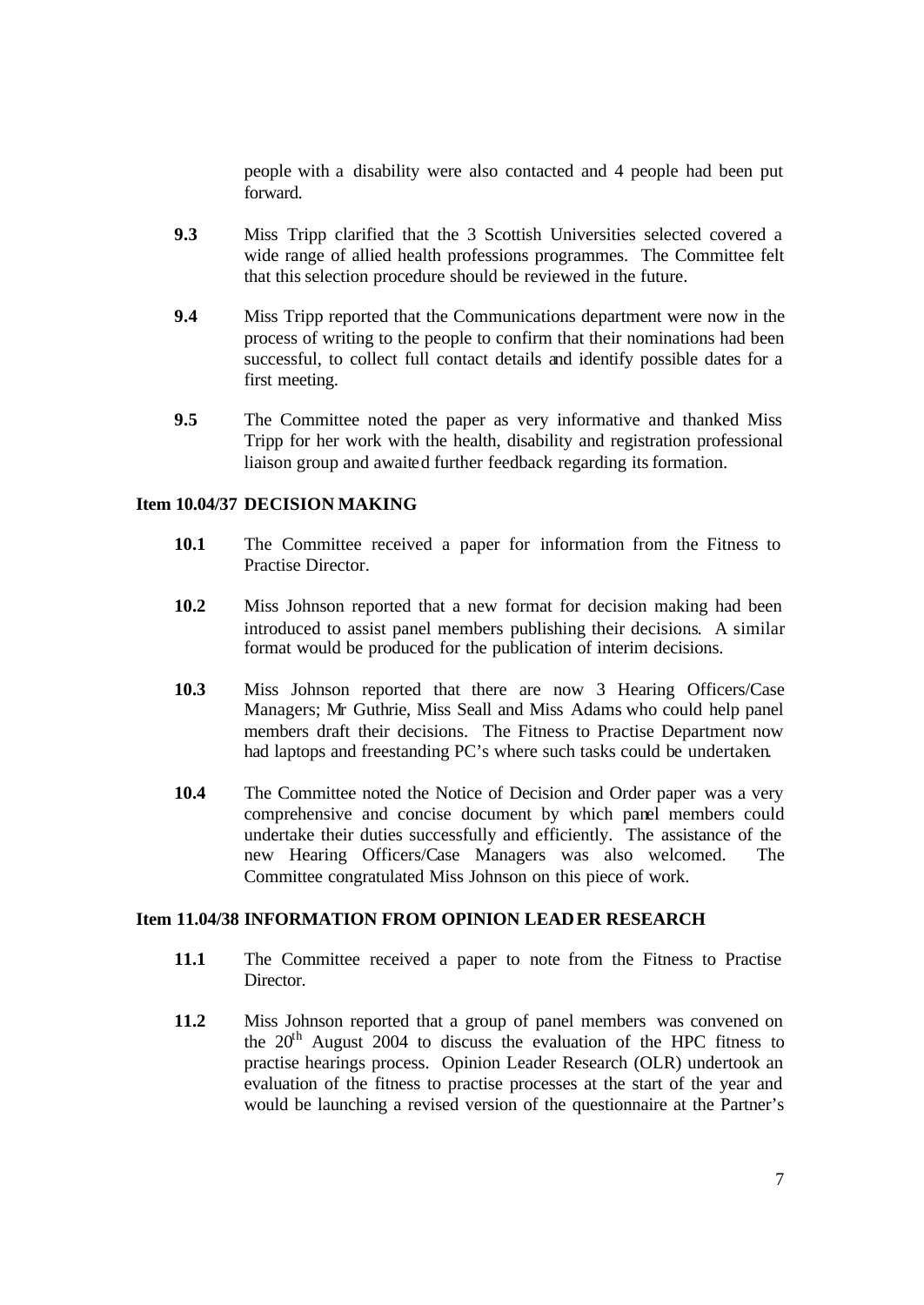Conference on  $23<sup>rd</sup>$  and  $24<sup>th</sup>$  September 2004. The Committee noted that the Fitness to Practise team would be using the outcome of the questionnaire and the attached evaluation to review fitness to practise proceedings.

- **11.3** Miss Johnson reported that more information was required due to the small sample utilised for the research. 3 lay partners and 1 bio-medical scientist comprised the sample that was used.
- **11.4** A full discussion took place regarding the witness support programme. Miss Johnson reported that this should be in place by April 2005.
- **11.5** The Committee discussed the need to consider reimbursing Partners for the time they spent reviewing large amounts of evidence prior to a panel hearing. They noted that Partners had resigned over this in the past. The Committee were conscious of the fact that the HPC was losing valuable members such as independent practitioners, sessional workers and retired members because of this. Miss K Johnson reported that this issue was currently being considered by the Finance and Resources Committee.
- **11.6** The Committee discussed the options of cutting back on the amount of paperwork received regarding each case. Miss Johnson confirmed that panels must receive all of the information available so to ensure fully informed decisions were made. The option of providing guidance notes for reading case documentation was also discussed but the Committee concluded that this was a skill acquired over time and not prescribed by directive notes. The Committee concluded that registrant assessors could be useful in assisting the panels in their decision making by providing evidence in their professional areas of expertise.

# **Item 12.04/39 CHRE – COUNCIL FOR HEALTHCARE REGULATORY EXCELLENCE**

- **12.1** The Committee received a paper for information from the Fitness to Practise Director.
- **12.2** Miss Johnson reported that the Council for Healthcare Regulatory Excellence (CRHE formally known as CRHP) was set up in April 2003 to promote best practice and consistency in the regulation of healthcare professions by 9 regulatory bodies. The HPC was represented on the Council by Professor Brook.
- **12.3** Miss Johnson reported that the paper presented a recent high court judgement which illustrated a scenario whereby a healthcare regulator's case was deemed as 'under prosecuted' had therefore been referred to the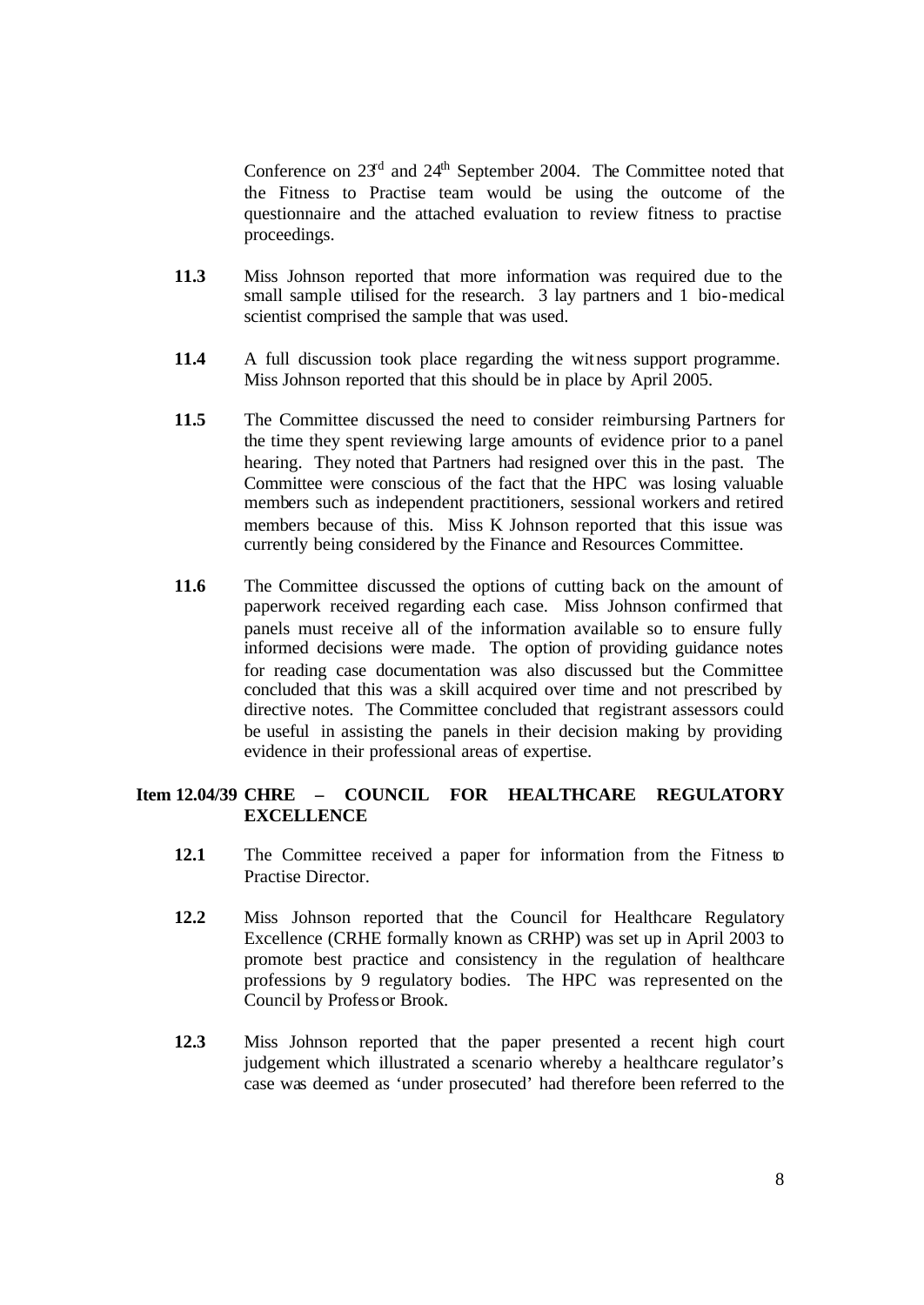High Court by CHRE under section 29 of its legislation. This could also occur if a sanction were judged to be 'unduly lenient'.

- **12.4** Miss Johnson clarified that the decisions of a Health Panel or an Investigating Panel were not impacted by CHRE.
- **12.5** The Committee noted that the paper was of interest to all members and thanked Miss Johnson for bringing this to their attention.

## **Item 13.04/40 DELEGATED AUTHORITY – DEMANDS FOR INFORMATION**

- **13.1** The Committee received a paper for discussion/approval from the Fitness to Practise Director.
- **13.2** The Committee noted that the Health Professions Council and its Practise Committees had the power to order persons to provide information, produce documents and to appear at hearings. Failure to comply with such an order was a criminal offence.
- **13.3** The Health Committee agreed that the Director of Fitness to Practise and all persons appointed as HPC Case Managers be appointed by the Council as authorised persons for the purpose of Article  $25(1)$ .
- **13.4** The Committee noted that this had also been agreed by the Investigating Committee, the Conduct and Competence Committee and by Council.

# **Item 14.04/41 ROLE OF THE HEARING OFFICER/CASE MANAGER**

- **14.1** The Committee received a paper for information from the Fitness to Practise Director.
- **14.2** The Committee noted the paper that had been provided outlining the Role of HPC Case Managers. Miss Johnson reported that the overall aim was to refine processes by assisting in the smooth running of HPC fitness to practise panels by instigating a more active role for the case manager/hearing officer at a hearing. The Committee noted that the HPC case manager would introduce each case, would indicate what papers had been received; note any supporting documentation, the date that the letter requesting observations was dispatched and any response that had been received. They would indicate whether the HPC had any comment on the matter. The case manager would indicate when the case had been at a previous investigating panel and what further information had been requested. The case manager would type the findings for the panel. Miss Johnson reported that the case manager would also perform these functions at interim orders and final hearings. The Committee noted that this would be very advantageous and requested that where possible the